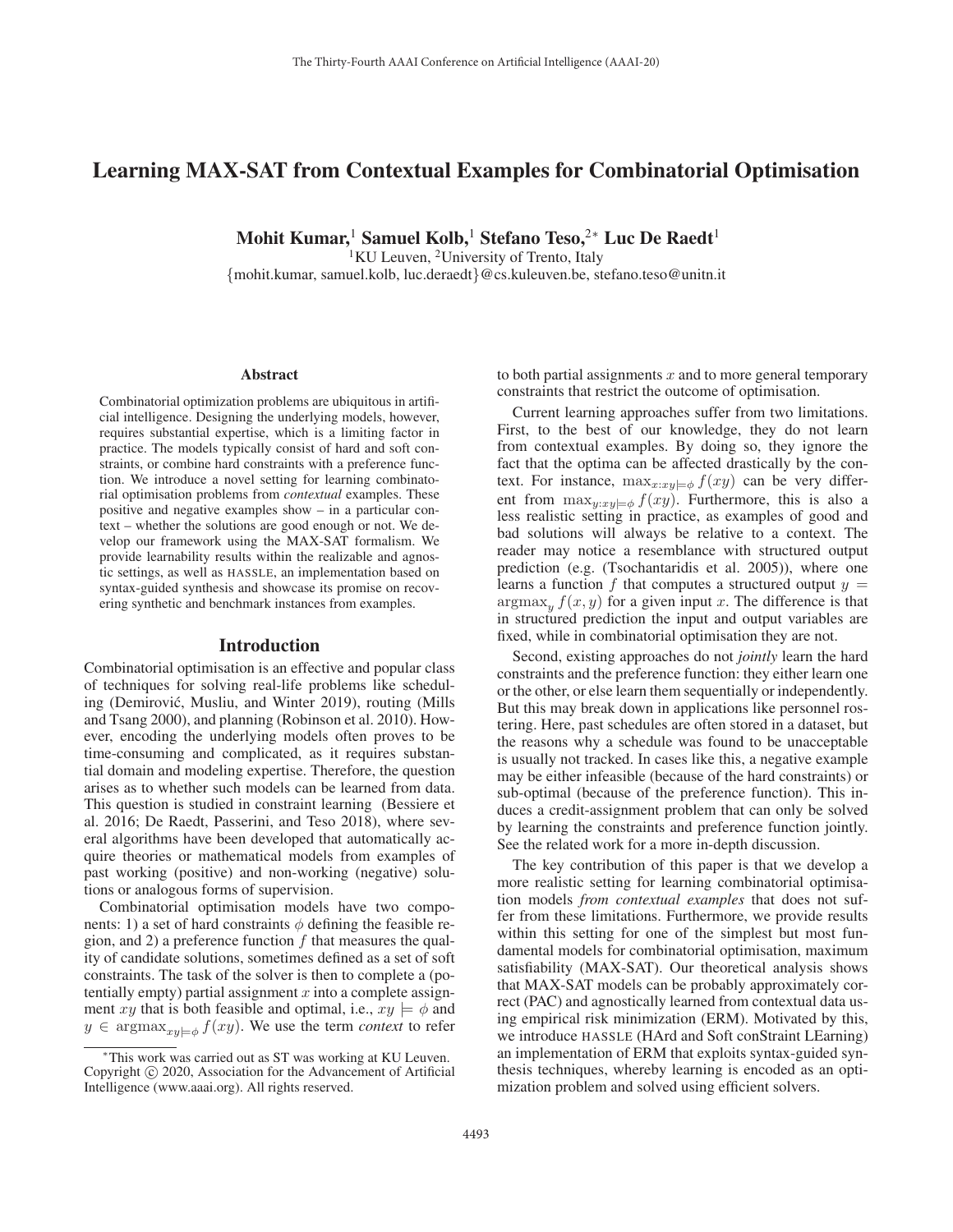# **Preliminaries**

**MAX-SAT** Let  $X = \{X_1, \ldots, X_n\}$  be a set of Boolean variables and  $\Phi = {\phi_1, \ldots, \phi_m}$  a class of Boolean formulas of interest on  $X$ , e.g., the set of conjunctions or disjunctions of up to  $k$  literals (i.e., variables or their negations). A value assignment x fixes the value of each  $X_i$  to  $x_i$ .

A *partial maximum satisfiability* (abbreviated MAX-SAT) problem  $M$  is a collection of hard and soft constraints taken from Φ (Miyazaki, Iwama, and Kambayashi 1996; Li and Manya 2009). The hard constraints define the feasible region while the soft ones define a preference relation over feasible configurations. The hard constraints in  $M$  are encoded as a vector  $c \in \{0,1\}^m$  such that  $c_j = 1$  if  $\phi_j$  appears as a hard constraint in  $M$  and zero otherwise, while the soft constraints as  $w \in [-1, 1]^m$ , where  $w_j \neq 0$  if  $\phi_j$  appears as a soft constraint with weight  $w_j$  and zero otherwise. This setup allows each  $\phi_i \in \Phi$  to be either hard  $(c_i = 1$  and  $w_i$ arbitrary), soft ( $c_j = 0$  and  $w_j \neq 0$ ), or irrelevant ( $c_j =$  $w_i = 0$ ). All MAX-SAT problems can be written in this form by rescaling their weights.

The value  $f_w(x)$  of an assignment x is the total weight of the constraints it satisfies, that is<sup>1</sup>:

$$
f_{\mathbf{w}}(\mathbf{x}) := \sum_{j=1}^{m} w_j \mathbb{1}(\mathbf{x} \models \phi_j)
$$
 (1)

Here, the indicator function  $\mathbb{1}(cond)$  evaluates to 1 if cond holds and to 0 otherwise. Inference amounts to finding a feasible configuration that has optimal objective value, that is:

$$
\max_{\mathbf{x}} f_{\mathbf{w}}(\mathbf{x})
$$
  
s.t.  $(c_j = 1) \implies (\mathbf{x} \models \phi_j)$   $j = 1, ..., m$  (2)

where  $x \models \phi_i$  indicates that *x* satisfies  $\phi_i$ . By abbreviating the conjunction of all hard constraints as:

$$
v_c := \bigwedge_{j=1}^m ((c_j = 1) \Rightarrow \phi_j)
$$

we can shorten inference to  $\max_{x \in V_c} f_w(x)$ . Although solving MAX-SAT is NP-hard in general (Li and Manya 2009), practical solvers have recently shown impressive performance on highly non-trivial instances<sup>2</sup>.

Contexts In real-life applications, decisions are influenced by temporary conditions and restrictions like resource availability. For instance, in personnel scheduling some employees may be unavailable because they are sick or on leave, while in routing tasks part of the network may be down due to a temporary failure. Such restrictions are captured by the notion of *context*. In the previous examples, a context  $\psi$  is a conjunction of literals, which fixes the value of one or more decision variables. Letting  $M$  to be a MAX-SAT model, inference in a context  $\psi$  amounts to:

$$
\max_{\mathbf{x} \models v_c \land \psi} f_{\mathbf{w}}(\mathbf{x}) \tag{3}
$$

The set of variables fixed by the context changes too.

Contexts can, however, do more than specifying partial interpretations: in rostering applications an employee may

<sup>1</sup>The weights of hard constraints can be safely ignored, as they offset the value of all feasible configurations by the same amount.

be unable to work more than four hours a day due to various contingencies (e.g. pregnancy), while in routing some routes might be taking more than usual due to high congestion. In these cases, the context  $\psi$  is an arbitrary Boolean formula that does restrict – but does not necessarily fix – the variables. In the following,  $\Psi^*$  will indicate the set of all possible contexts, e.g., the class of all Boolean formulas over *X* or sub-classes thereof.

Contexts are central in optimization problems as they can significantly alter the quality of optima: optimal schedules may be substantially better if a particularly skilled worker is available. This means ignoring contexts while learning can lead to under-performing models.

#### Problem Statement

In contrast to existing constraint learning methods, we consider a more realistic setting where example solutions are context-specific. More specifically, we expect each example to be generated as follows: 1) A context  $\psi \in \Psi^*$  is observed, 2) A configuration *x* that satisfies the context  $(x \models \psi)$  is chosen according to some policy, e.g., by asking a domain expert to provide a good solution, and 3) The configuration is labelled as positive  $(y = 1)$ , if it is feasible and works well enough in practice, and as negative  $(y = 0)$  otherwise.

This process induces a joint distribution  $D(y, x, \psi)$  =  $D(y|\boldsymbol{x},\psi)D(\boldsymbol{x}|\psi)D(\psi)$ . We are now ready to define MAX-SAT learning from context-specific data:

Definition 1. *Given a set of Boolean variables X, candidate constraints* Φ*, and context-specific examples* S *sampled i.i.d. from an unknown joint distribution* D*, find a MAX-SAT model* M *with parameters c and w that can be used to obtain high-quality configurations in any context* ψ*.*

The exact nature of configuration quality will be formalized in the next section using the notion of regret (Cesa-Bianchi and Lugosi 2006).

A few remarks are in order. First, we do not know which negative examples are infeasible and which are simply not good enough. This introduces an attribution problem: if a negative configuration is infeasible, then *c* should be responsible for labeling it, otherwise *w* should. This can be solved elegantly using empirical risk minimization, as shown later on. Second, all configurations are expected to include a description of the context in which they were obtained. This is often the case in real-life applications: in rostering, past schedules are annotated with the unavailable employees, while in routing, the causes of congestion (e.g. maintenance work) are kept track of for monitoring purposes. Applications in which this is not the case can be addressed by treating the unobserved contexts as latent variables. This nontrivial extension is left to future work.

#### Learnability

In this section, we study MAX-SAT learning from the perspective of statistical learning theory<sup>3</sup>. The analysis is broken into three steps: 1) reducing MAX-SAT learning to

<sup>&</sup>lt;sup>2</sup>See for instance: https://maxsat-evaluations.github.io

<sup>&</sup>lt;sup>3</sup>As is common in this literature, we focus on statistical aspects and leave computational issues to future work.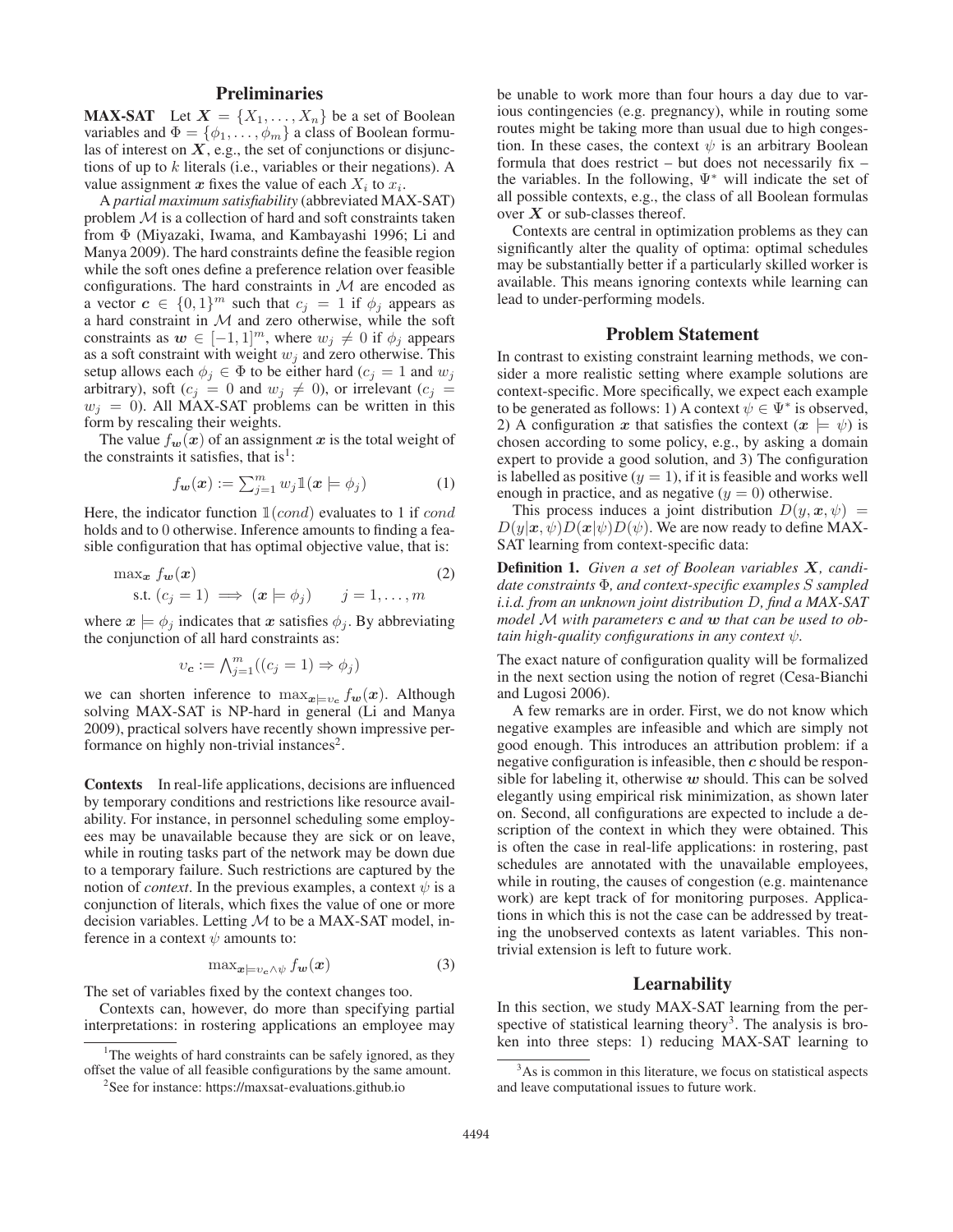classification and showing that the latter is learnable from context-specific examples, 2) showing that classifiers with low context-specific risk correspond to MAX-SAT models with high-quality solutions, and 3) proving that, under mild assumptions, classifiers with low context-specific risk enjoy low risk in general. These results show that it is possible to use ERM to solve MAX-SAT learning from context-specific examples, and motivate our ERM-based approach, HASSLE.

The intra-context case We consider "MAX-SAT classifiers" of the form:

$$
h_{\mathbf{c},\mathbf{w}}(\mathbf{x},\psi) = \mathbb{1}\left(\mathbf{x} \in \operatorname*{argmax}_{\mathbf{x}' \models v_c \land \psi} f_{\mathbf{w}}(\mathbf{x}')\right)
$$

Such classifiers label an instance as positive iff it is feasible with respect to  $v_c$  and  $\psi$ , *and* optimal with respect to  $f_w$ . Let  $\mathcal{H} = \{h_{c,w} : c \in \{0,1\}^m, w \in [-1,1]^m\}$  be the set of all MAX-SAT classifiers and  $\mathcal{H}_{\psi} = \{h(\cdot,\psi) : h \in \mathcal{H}\}\$  be the set of those with a fixed  $\psi$ .

Our analysis relies on the fact that, regardless of the context  $\psi$ ,  $\mathcal{H}_{\psi}$  has finite Vapnik-Chervonenkis (VC) dimension. In order to show this, we build an easier-to-handle superset  $\mathcal{G}_{\psi}$  of  $\mathcal{H}_{\psi}$  as follows:

$$
\mathcal{G}_{\psi} := \{ \mathbb{1} \bigg( (\boldsymbol{x} \models v_{\boldsymbol{c}} \land \psi) \land f_{\boldsymbol{w}}(\boldsymbol{x}) \ge \max_{\boldsymbol{x}' \models \phi_{\boldsymbol{c}'} \land \psi} f_{\boldsymbol{w}}(\boldsymbol{x}') \bigg) \n: \boldsymbol{w} \in [-1, 1]^m, \ \boldsymbol{c}, \boldsymbol{c}' \in \{0, 1\}^m \}
$$

By construction,  $VC(\mathcal{H}_{\psi}) \le VC(\mathcal{G}_{\psi})$ . The latter can be bounded in terms of two simpler sets  $\mathcal{G}_{\psi,\text{hard}}$  and  $\mathcal{G}_{\psi,\text{soft}}$ :

$$
\mathcal{G}_{\psi, \text{hard}} := \{ \mathbb{1}(\boldsymbol{x} \models v_{\boldsymbol{c}} \land \psi) : \boldsymbol{c} \in \{0, 1\}^m \},
$$
  

$$
\mathcal{G}_{\psi, \text{soft}} := \{ g_{\boldsymbol{c}', \boldsymbol{w}}(\cdot, \psi) : \boldsymbol{c}' \in \{0, 1\}^m, \boldsymbol{w} \in [-1, 1]^m \}
$$
  
here:

where:

$$
g_{\mathbf{c}',\mathbf{w}}(\mathbf{x},\psi) := \mathbb{1}\bigg(f_{\mathbf{w}}(\mathbf{x}) \ge \max_{\mathbf{x}'\models \phi_{\mathbf{c}'} \land \psi} f_{\mathbf{w}}(\mathbf{x}')\bigg)
$$

**Lemma 1.** *For any*  $\psi$  *and*  $c \approx 4.7$ *, it holds that:* 

$$
VC(\mathcal{G}_{\psi}) \le c(VC(\mathcal{G}_{\psi, hard}) + VC(\mathcal{G}_{\psi, soft}))
$$

*Proof.* Each and every hypothesis in  $\mathcal{G}_{\psi}$  is the conjunction of a concept from  $\mathcal{G}_{\psi,\text{hard}}$  with a concept from  $\mathcal{G}_{\psi,\text{soft}}$ . The claim follows by applying Theorem 1.1 of (van der Vaart and Wellner 2009). П

The remaining step is to prove that  $\mathcal{G}_{\psi,\text{hard}}$  and  $\mathcal{G}_{\psi,\text{soft}}$  both have bounded VC dimension. It is clear that  $|\mathcal{G}_{\psi,\text{hard}}| \leq 2^m$ and therefore  $VC(\mathcal{G}_{\psi, \text{hard}}) \leq m$ . The answer for  $\mathcal{G}_{\psi, \text{soft}}$  is given by the following lemma:

**Lemma 2.** *For any*  $\psi$ *, it holds that*  $VC(\mathcal{G}_{\psi, \text{soft}}) \leq m + 1$ *.* 

*Proof.*  $\mathcal{G}_{\psi, \text{soft}}$  can be rewritten as:

$$
\mathcal{G}_{\psi, \text{soft}} = \{g_{\mathbf{c}', \mathbf{w}}(\cdot, \psi) : \mathbf{c}' \in \{0, 1\}^m, \mathbf{w} \in [-1, 1]^m\}
$$

$$
= \{\mathbb{1}(f_{\mathbf{w}}(\mathbf{x}) \ge \max_{\mathbf{x}' \models \phi_{\mathbf{c}'} \land \psi} f_{\mathbf{w}}(\mathbf{x}')) : \mathbf{c}', \mathbf{w}\}
$$

$$
\subset \{\mathbb{1}(f_{\mathbf{w}}(\mathbf{x}) \ge b) : \mathbf{w} \in [-1, 1]^m, b \in \mathbb{R}\}
$$

Here *c'* and *w* implicitly range over  $\{0, 1\}^m$  and  $[-1, 1]^m$ , respectively. The final set is a subset of  $L$ , the class of linear classifiers over the m features  $\mathbb{1}(x \models \phi_i(x))$ . This shows that  $VC(\mathcal{G}_{soft}) \le VC(\mathcal{L}) \le m + 1$ .  $\Box$  Putting everything together proves that:

**Theorem 1.** *For every*  $\psi$ *, it holds that*  $VC(\mathcal{H}_{\psi}) \leq c(2m + 1)$ 1)*, where* c *is defined as in Lemma 1.*

As mentioned above, this entails that MAX-SAT classifiers are PAC learnable. Let  $L_{D,\psi}(h)$  be the risk of some hypothesis  $h \in \mathcal{H}$  applied to some context  $\psi$ , i.e.,

$$
L_{D,\psi}(h) = \mathbb{E}_{y,\mathbf{x}|\psi} [\mathbb{1}(h(\mathbf{x},\psi) \neq y)]
$$
  
= 
$$
\sum_{\mathbf{x} \models \psi, y} \mathbb{1}(h(\mathbf{x},\psi) \neq y) D(\mathbf{x},y|\psi)
$$

Combining Theorem 1 with standard statistical learning results (e.g. Theorem 6.8 in (Shalev-Shwartz and Ben-David 2014)) entails learnability in both the realizable and agnostic settings. In particular, in the realizable setting it holds that:

**Corollary 1.** *For any*  $\psi \in \Psi^*$ *, and*  $\epsilon_{\psi}$ *,*  $\delta_{\psi} \in [0,1]$ *, there exists an integer*  $s_{\psi}(\epsilon_{\psi}, \delta_{\psi}) \in \mathbb{N}$  *such that, given a dataset* S with at least  $s_{\psi}(\epsilon_{\psi}, \delta_{\psi})$  *examples specific to*  $\psi$ *, the probability that a hypothesis*  $h \in \mathcal{H}$  *with minimal empirical error on S has risk greater than*  $\epsilon_{\psi}$  *is less than*  $\delta_{\psi}$ *, i.e.:* 

$$
P(L_{D,\psi}(h) > \epsilon) \le \delta
$$

From classification to optimization We have just shown that ERM can be used to learn low-risk MAX-SAT classifiers for any context. Next, we show that good classifiers correspond to good MAX-SAT models, that is, models useful for combinatorial optimization.

To simplify the presentation, in the remainder of the section, we work in the realizable setting, i.e., there exist a latent model  $\mathcal{M}^*$  – or equivalently a hypothesis  $h^* \in \mathcal{H}$  – with parameters  $c^*$ ,  $w^*$  and the examples in S are labeled according to it:  $y_k = h^*(x_k, \psi_k)$ .

Given  $h \in \mathcal{H}$ , let opt $\psi := \{x : x \in \{0,1\}^n, h(x, \psi) =$ 1} be the instances it classifies as positive, i.e., the set of its context-specific optima. Also let opt<sup>\*</sup><sub> $\psi$ </sub> be the optima of  $h^*$ in context  $\psi$ . The (average) regret measures the difference in quality between the optima of h and the optima of  $h^*$  (Cesa-Bianchi and Lugosi 2006):

**Definition 2.** Let  $h^* \in H$  have parameters  $c^*$ ,  $w^*$ , and Let  $x^* \in \text{opt}^*_{\psi}$ . The regret  $\text{reg}(x, \bar{\psi})$  of using configuration  $\mathbf{x} \models \psi$  *in context*  $\psi$  *is*  $(f_{\mathbf{w}^*}(\mathbf{x}^*) - f_{\mathbf{w}^*}(\mathbf{x}))$  *if*  $\mathbf{x}$  *is feasible with respect to*  $v_{c^*}$  *or an application-dependent cost*  $r \in \mathbb{R} \cup$ {∞} *otherwise. The average regret* reg(h, ψ) *of a hypothesis h* in context  $\psi$  is the average regret of its optima  $\mathrm{opt}_{\psi}$ .

Next, we show that the average regret of a MAX-SAT model is minimized by optimizing its risk:

**Theorem 2.** Let  $\alpha_j(x) := 1$   $(c_j = 1 \land x \models \phi_j)$  for all  $j = 1, \ldots, m$ ,  $\rho = \max_{\mathbf{x}, \mathbf{x}'} ||\alpha(\mathbf{x}') - \alpha(\mathbf{x})||_2$ , and  $\eta =$  $\min_{\mathbf{x}:D(\mathbf{x}|\psi)>0} D(\mathbf{x}|\psi)$ *. For any*  $h \in \mathcal{H}$  *and*  $\psi \in \Psi^*$ *, it holds that:*

$$
\mathrm{reg}(h,\psi)\leq \frac{\|\boldsymbol{w}^*\|_2\;\rho+r}{|\mathrm{opt}_\psi|\eta}L_{D,\psi}(h)
$$

*Proof.* First, notice that:

 $\boldsymbol{x}$ :

$$
\sum_{h(\boldsymbol{x},\psi)=1} \mathbb{1}(h(\boldsymbol{x},\psi) \neq h^*(\boldsymbol{x},\psi)) \leq \frac{1}{\eta} L_{D,\psi}(h) \qquad (4)
$$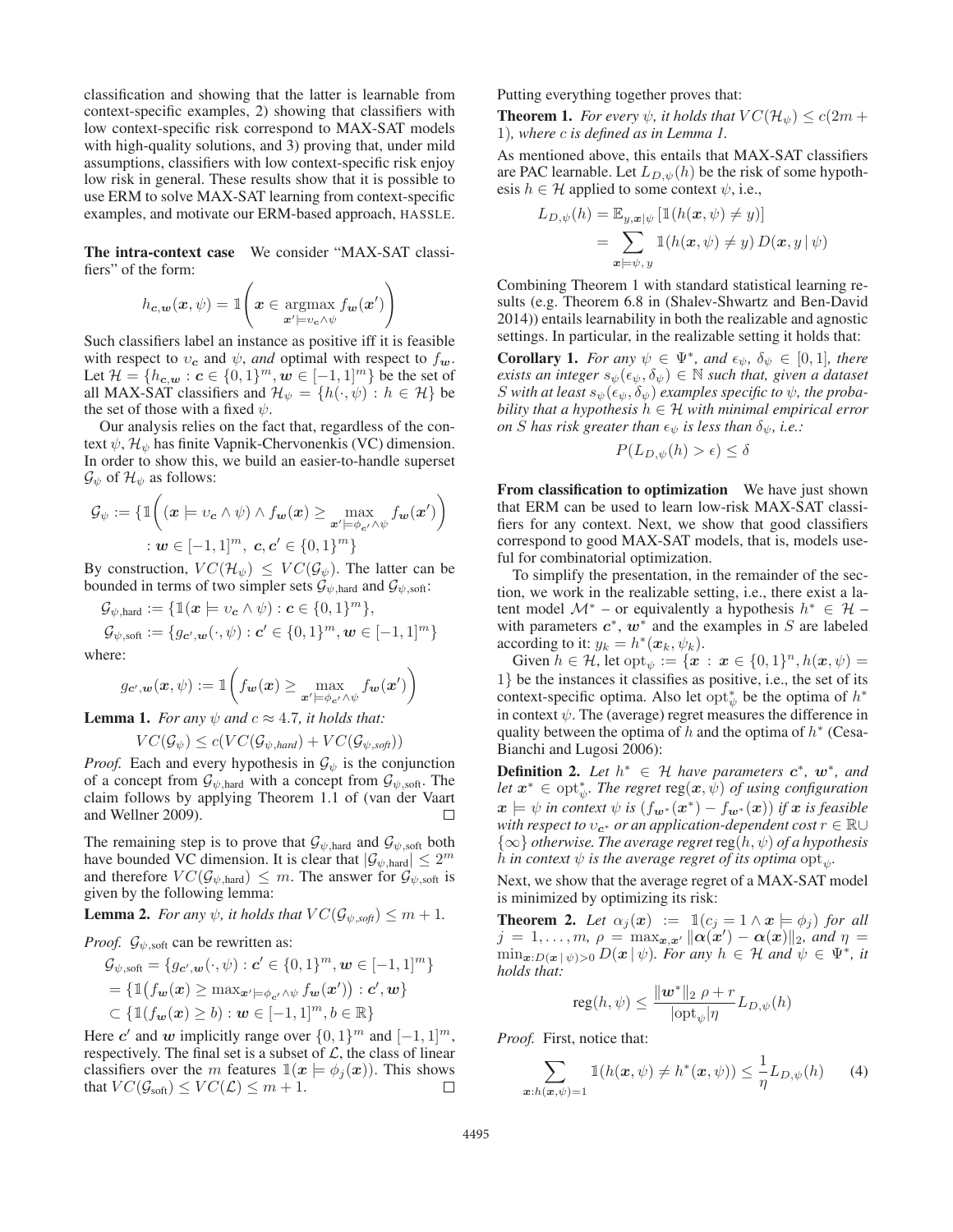Indeed, the risk can be lower bounded as:

$$
L_{D,\psi}(h) = \sum_{\mathbf{x} \in \{0,1\}^n} \mathbb{1}(h(\mathbf{x}, \psi) \neq h^*(\mathbf{x}, \psi)) D(\mathbf{x} | \psi)
$$
  
\n
$$
\geq \sum_{\mathbf{x} : h(\mathbf{x}, \psi) = 1} \mathbb{1}(h^*(\mathbf{x}, \psi) = 0) D(\mathbf{x} | \psi)
$$
  
\n
$$
\geq \eta \sum_{\mathbf{x} : h(\mathbf{x}, \psi) = 1} \mathbb{1}(h^*(\mathbf{x}, \psi) = 0)
$$

Second, notice that *x* contributes to the average regret iff  $h(x, \psi) = 1 \wedge h^*(x, \psi) = 0$ : if *x* is feasible w.r.t.  $v_{c^*}$ , it contributes a factor  $(f_{w*}(x^*) - f_{w*}(x))$ , else it contributes r. Thus, ignoring constants, the regret can be written as the sum of two terms. The first one is:

$$
\sum_{\boldsymbol{x}:h(\boldsymbol{x},\psi)=1}\mathbb{1}(h^*(\boldsymbol{x},\psi)=0 \land \boldsymbol{x} \models v_{\boldsymbol{c}^*})\left(f_{\boldsymbol{w}^*}(\boldsymbol{x}^*)-f_{\boldsymbol{w}^*}(\boldsymbol{x})\right)
$$

which is upper bounded by:

$$
\left[\max_{\boldsymbol{x},\boldsymbol{x}'} f_{\boldsymbol{w}^*}(\boldsymbol{x}) - f_{\boldsymbol{w}^*}(\boldsymbol{x}')\right] \sum_{\boldsymbol{x}: h(\boldsymbol{x},\psi) = 1} \mathbb{1}(h^*(\boldsymbol{x},\psi) = 0 \land \boldsymbol{x} \models v_{\boldsymbol{c}^*})
$$

By Cauchy-Schwarz, the left factor is at most  $||w^*||_2$   $\rho$ . The second term is:

$$
r\sum_{\boldsymbol{x}:h(\boldsymbol{x},\psi)=1}\mathbb{1}(h^*(\boldsymbol{x},\psi)=0 \land \boldsymbol{x} \not\models v_{\boldsymbol{c}^*})
$$

The summations in both are upper bounded by the left hand side of Eq (4). Dividing their sum by  $|{\rm opt}_{\psi}|$  gives the average regret and proves the claim. П

In many real-life applications, the cost  $r$  of obtaining an infeasible configuration is finite. This is not true in applications where infeasible configurations violate societal or safety requirements, where  $r = \infty$ . In this case, the bound in Theorem 2 becomes loose, unless the risk is exactly zero. This shows that, understandably, extra care should be taken when applying machine learning to high-stakes domains.

Generalization to the context-independent case So far we have only considered learning and inference within the same context. However, learned models are likely going to be used in previously unobserved contexts. Next, we show that MAX-SAT classifiers learned from context-specific data do generalize, under mild assumptions, to the top context – and therefore have low regret in the top context too. Generalization to *arbitrary* contexts can be ensured using similar arguments. Since this complicates exposition, we postpone a more complete discussion to a longer version of the paper.

Intuitively, generalization requires the observed contexts to be collectively *representative* of the global one. More formally, we say that  $\Psi$  is representative if whenever  $h(\cdot, \top)$ makes a mistake, there is at least a context in  $\Psi$  that "catches" that mistake:

Definition 3. *For a given true hypothesis* h<sup>∗</sup>*, a collection of contexts*  $\Psi$  *is* representative *if and only if for every* h *and*  $x$ *it holds that:*

$$
(h(\mathbf{x}, \top) \neq h^*(\mathbf{x}, \top)) \implies \qquad \qquad \forall_{\psi \in \Psi} (\mathbf{x} \models \psi \ \land \ h(\mathbf{x}, \psi) \neq h^*(\mathbf{x}, \psi)) \quad (5)
$$



Figure 1: Example representative contexts:  $\psi_1 = X_1$  (blue),  $\psi_2 = \neg X_1$  (violet),  $\psi_3 = X_2 \wedge X_3$  (red) are representative for  $\Phi = \{X_1, X_2, X_3, \neg X_1, \neg X_2, \neg X_3\}$  and  $w^* =$  $\{1, 1, 1, 0, 0, 0\}$ ; details in the text. (Best viewed in color.)

To see why representativeness is necessary, consider a ground truth model  $c^* = 0$  and  $w^* = (1, 1, 1, 0, 0, 0)$  with:

$$
\Phi = \{X_1, X_2, X_3, \neg X_1, \neg X_2, \neg X_3\}
$$
  

$$
\psi_1 = X_1, \quad \psi_2 = \neg X_1, \quad \psi_3 = X_2 \land X_3
$$

Notice that under  $\psi_1$  the optimum is  $(1, 1, 1)$  with value 3, while under  $\psi_2$  the optimum is  $(0, 1, 1)$  with value 2. Now, take a hypothesis h that misclassifies  $x = (0, 1, 1)$  as a global optimum. The error does not show up in either  $\psi_1$ (because *x* does not lie in it) nor in  $\psi_2$  (because *x* is indeed optimal in it). Therefore, a classifier with arbitrarily low risk on both  $\psi_1$  and  $\psi_2$  may still misclassify x. Requiring that h performs well also on  $\psi_3$  fixes this issue, because x does lie in  $\psi_3$  but is not optimal in it, cf. Figure 1.

Crucially, if h has low risk on all observed contexts  $\Psi$  and  $\Psi$  is representative, then it performs well in general too:

**Lemma 3.** *If*  $\Psi$  *is representative and for every context*  $\psi \in \Psi$  $\Psi$  *it holds that*  $\forall x \models \psi \cdot D(x \mid \psi) > 0$ , there is a finite *constant*  $\beta \geq 0$  *such that for every*  $h \in \mathcal{H}$ *:* 

$$
L_{D,\top}(h) \le \beta \sum_{\psi \in \Psi} L_{D,\psi}(h)
$$

*Proof.* Representativeness of Ψ entails:

$$
\mathbb{1}\lbrace h(\mathbf{x}, \top) \neq h^*(\mathbf{x}, \top) \rbrace
$$
  
\n
$$
\leq \mathbb{1}\Big(\bigvee_{\psi \in \Psi} (\mathbf{x} \models \psi \land h(\mathbf{x}, \psi) \neq h^*(\mathbf{x}, \psi))\Big)
$$
  
\n
$$
\leq \sum_{\psi \in \Psi} \mathbb{1}(\mathbf{x} \models \psi \land h(\mathbf{x}, \psi) \neq h^*(\mathbf{x}, \psi))
$$

Plugging this into the risk of h in context  $\top$  gives:

$$
\sum_{\mathbf{x}\in\{0,1\}^n} \mathbb{1}(h(\mathbf{x},\top) \neq h^*(\mathbf{x},\top)) D(\mathbf{x}|\top)
$$
\n
$$
\leq \sum_{\mathbf{x}} \sum_{\psi\in\Psi} \mathbb{1}(\mathbf{x} \models \psi \land h(\mathbf{x},\psi) \neq h^*(\mathbf{x},\psi)) D(\mathbf{x}|\top)
$$
\n
$$
= \sum_{\psi\in\Psi} \sum_{\mathbf{x}\models\psi} \mathbb{1}(h(\mathbf{x},\psi) \neq h^*(\mathbf{x},\psi)) D(\mathbf{x}|\top)
$$

Letting  $\beta_{\psi} = \max_{\mathbf{x} \in \psi} \frac{D(\mathbf{x} \mid \top)}{D(\mathbf{x} \mid \psi)},$  we can write:

$$
L_{D,\top}(h) \leq \sum_{\psi \in \Psi} \beta_{\psi} \sum_{\mathbf{x} \models \psi} \mathbb{1}(h(\mathbf{x}, \psi) \neq h^*(\mathbf{x}, \psi)) D(\mathbf{x} | \psi)
$$
  
= 
$$
\sum_{\psi \in \Psi} \beta_{\psi} L_{D,\psi}(h) \leq \beta \sum_{\psi \in \Psi} L_{D,\psi}(h)
$$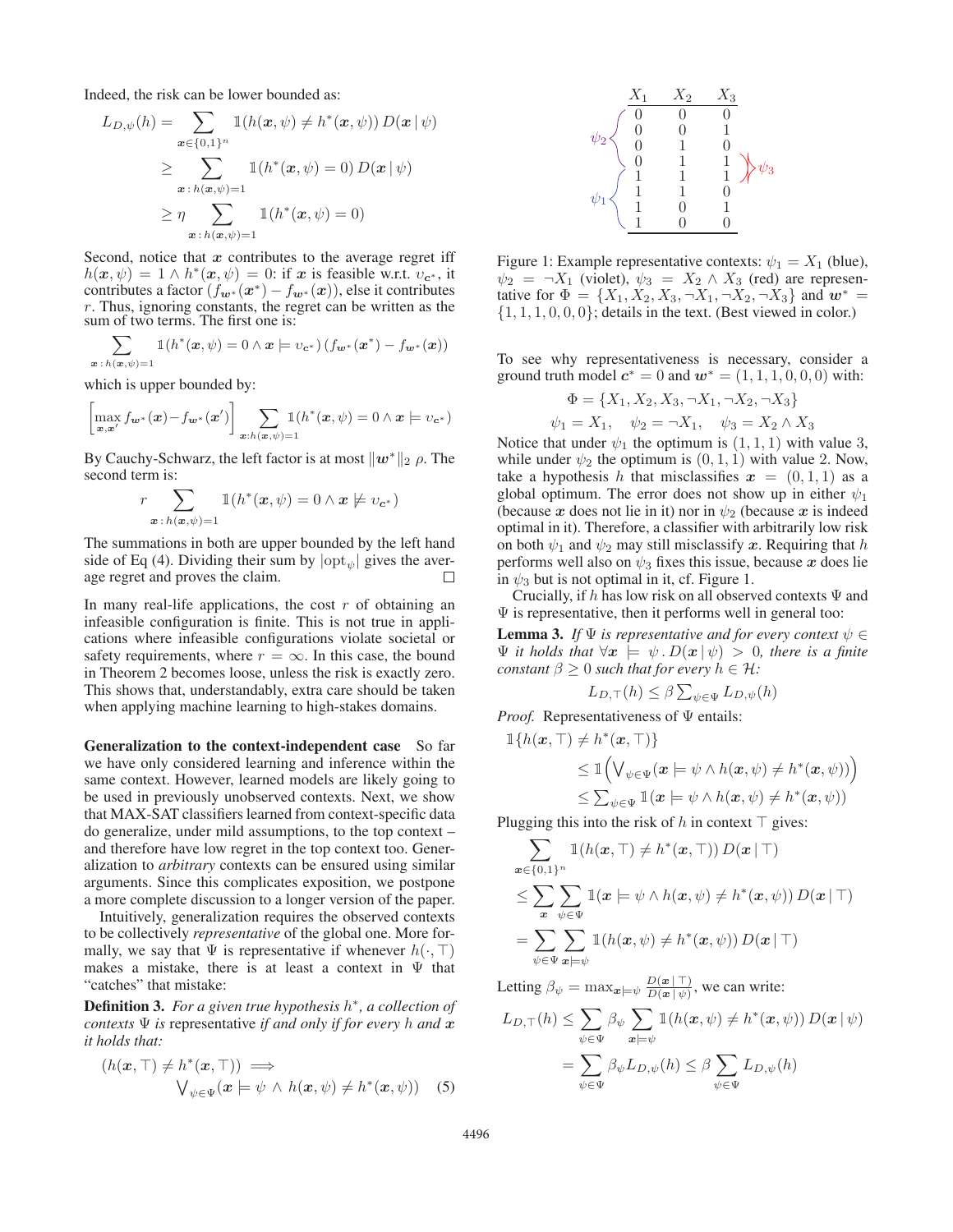where we chose  $\beta = \max_{\psi \in \Psi} \beta_{\psi}$ . It only remains to show that  $\beta$  is finite. Notice that for each  $\beta_{\psi}$  the max runs over those *x*'s that satisfy  $\psi$ , hence  $D(x|\psi)$  is always non-zero, and so each  $\beta_{\psi}$  is finite. This proves that  $\beta$  is finite as it is maximum over a set of finite value elements.  $\Box$ 

We are now ready to state our main result:

Theorem 3. *In the realizable case, for any* Ψ *and* D *that satisfy the conditions of Lemma 3 and for every*  $\epsilon$ ,  $\delta \in (0,1)$ , *there exist integers*  $t_{\psi}(\epsilon, \delta)$  *for*  $\psi \in \Psi$  *such that, if* S *contains at least*  $t_{\psi}(\epsilon, \delta)$  *context-specific examples for every* ψ ∈ Ψ*, then any hypothesis* h *with minimal empirical risk on* S *satisfies:*

$$
P(L_{D,\top}(h) > \epsilon) < \delta
$$

*Proof.* In the realizable case, any empirical risk minimizer  $h$  attains zero empirical risk over  $S$ :

$$
\sum_{(\boldsymbol{x},\psi)\in S} \mathbb{1}(h(\boldsymbol{x},\psi) \neq h^*(\boldsymbol{x},\psi)) = 0
$$

and therefore, since all terms appearing in the sum are nonnegative,  $L_{S,\psi}(h)=0$  for all  $\psi \in \Psi$ . In turn, Corollary 1 guarantees that for every  $\epsilon_{\psi}$ ,  $\delta_{\psi} \in (0,1)$ , there exists an integer  $s_{\psi}(\epsilon_{\psi}, \delta_{\psi})$  such that if S includes at least  $s_{\psi}(\epsilon_{\psi}, \delta_{\psi})$ examples for context  $\psi$ , then:

$$
P(L_{D,\psi}(h) > \epsilon_{\psi}) < \delta_{\psi} \qquad \psi \in \Psi \qquad (6)
$$

The second part of the proof involves upper bounding the probability that h has large risk in context  $\top$ :

$$
P(L_{D,\top}(h) \ge \epsilon) \le P(\beta \sum_{\psi \in \Psi} L_{D,\psi}(h) \ge \epsilon) \le P(\beta |\Psi| \max_{\psi \in \Psi} L_{D,\psi}(h) \ge \epsilon) = P(\max_{\psi \in \Psi} L_{D,\psi}(h) \ge \frac{\epsilon}{\beta |\Psi|}) \le P(\bigvee_{\psi \in \Psi} (L_{D,\psi}(h) \ge \frac{\epsilon}{\beta |\Psi|})) \le \sum_{\psi \in \Psi} P(L_{D,\psi}(h) \ge \frac{\epsilon}{\beta |\Psi|}) \tag{7}
$$

The first step follows from Lemma 3. By Eq (6), the last expression can be made smaller than any  $\delta$  by adding enough context-specific examples to S. In particular, having at least:

$$
t_{\psi}(\epsilon,\delta)=s_{\psi}\left(\frac{\epsilon}{\beta|\Psi|},\delta_{\psi}\right)
$$

examples for every context guarantees that Eq (7) is less than any  $\delta = \sum_{\psi \in \Psi} \delta_{\psi}$ . This concludes the proof.

Summarizing, so long as the observed contexts are representative and there are enough examples, ERM learns a low-risk MAX-SAT model that has low regret in both the observed and in the global context with high probability.

Remarks Our results can be easily extended to more general settings: 1) Nothing in our theory relies on the variables being Boolean nor on the constraints being propositional formulas. Hence, our results transfer to general weighted constraint satisfaction problems with discrete variables and additive preference functions (Rossi and Sperduti 2004; Schiex et al. 1995). 2) Theorem 2 can be adapted to the

case where positive examples are high-quality yet not optimal. This is often the case in practice, as examples are likely produced by a human domain expert. 3) Theorem 3 can be easily adapted to the agnostic case by using standard generalization bounds based on the VC dimension (Anthony and Bartlett 2009). 4) The bound in Lemma 3 can be made tighter by careful tracking of *which* contexts in Ψ catch an error for a particular  $h$  and  $x$ . In order to keep the presentation accessible, we will detail these extensions in a longer version of the paper.

# MAX-SAT Learning with HASSLE

We are finally ready to present HASSLE, a prototype implementation of our ERM-based algorithm. Given *X*, Φ, and a context-specific dataset S encompassing contexts  $\Psi$ , finding a MAX-SAT model  $M$  with minimal empirical error equates to solving the following optimization problem:

find 
$$
\mathbf{c} \in \{0, 1\}^m, \mathbf{w} \in [-1, 1]^m
$$
  
s.t.  $y_k \Leftrightarrow \left(\mathbf{x}_k \in \operatorname*{argmax}_{\mathbf{x}' \models v_c \land \psi_k} f_{\mathbf{w}}(\mathbf{x}')\right) \quad k = 1, ..., s$  (8)

Following the literature on syntax-guided synthesis (Alur et al. 2018), we would like to solve this problem using an appropriate solver. However, this is problematic, as Eq (8) implicitly defines s nested partial MAX-SAT problems.

We circumvent this difficulty by converting the above into a mixed-integer linear program (MILP), shown in Figure 2. The encoding can be split into two parts. The objective function (Eq (9)) maximizes a set of per-context variables  $\gamma_{\psi} \in \mathbb{R}$  and together with Eq (10) computes a feasible optimum  $x'_{\psi_\ell}$  for every context  $\bar{\psi_\ell} \in \Psi$  in the data. Next, Eq (11) ensures that *c* and *w* are chosen so that every positive example  $x_k$  is feasible and optimal in its own context  $\psi_k$  – using the context-specific optimum  $x'_{\psi_k}$  as a reference – and that no negative instance is. Once solved, the learned MAX-SAT model is read off from *c* and *w*. Two important remarks are in order. First,  $\gamma_{\psi}$  is always bounded thanks to Eq (10). For contexts that have at least one positive example, Eq (10) is superfluous and can be omitted for efficiency. Second, the MILP encoding does not exactly correspond to the encoding in Eq  $(8)$  – it is, instead, a tight approximation.

To solve the nested MAX-SAT problems, the MILP encoding uses variables  $\gamma_{\psi_{\ell}}$  to represent the value of an optimal solution in a context  $\psi_{\ell}$  according to the MAX-SAT problem encoded by *c* and *w*. However, instead of individually maximizing the  $\gamma_{\psi_{\ell}}$ , it has to resort to maximizing the sum  $\sum_{\psi_{\ell}} \gamma_{\psi_{\ell}}$  instead. This summation introduces a dependency that allows the encoding to choose  $\gamma$  suboptimally for some contexts – allowing it to falsely label examples as positive that are not positive w.r.t. to the current  $c$  and  $w$  – in order to increase the  $\gamma$ 's for different contexts (an example of this behavior is included in the supplementary material, Example 1). A simple post-processing step can detect such suboptimal  $\gamma$ 's and an iterative procedure<sup>4</sup> could be used to solve the problem, but our experimental results show that

<sup>&</sup>lt;sup>4</sup>In cases where falsely labeled positives are detected, an iterative procedure could be used to solve the problem to optimality: For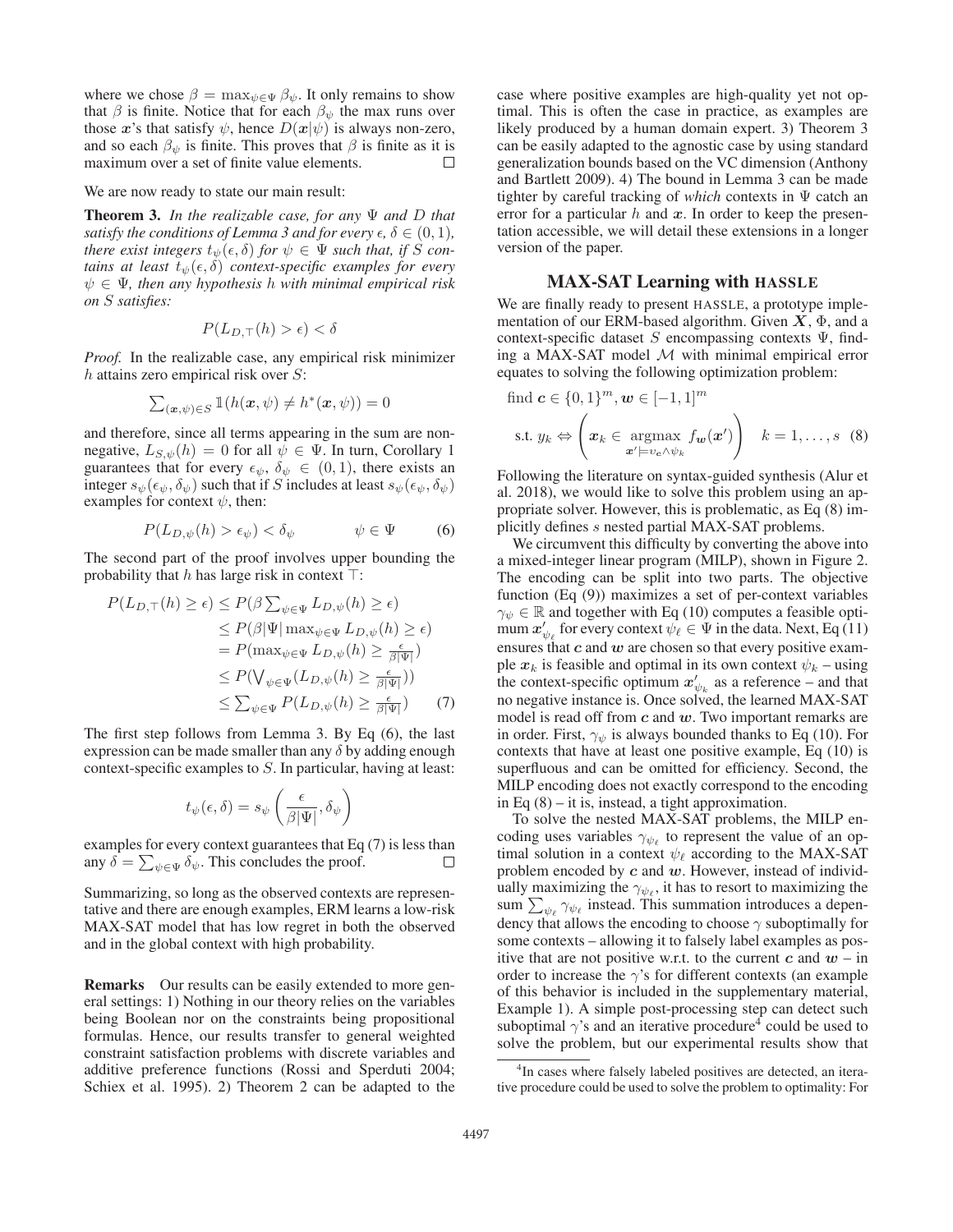$$
\max_{\mathbf{c},\mathbf{w},\boldsymbol{\gamma}} \sum_{\psi_{\ell} \in \Psi} \gamma_{\psi_{\ell}} \tag{9}
$$

$$
\text{s.t. } (\boldsymbol{x}'_{\psi_{\ell}} \models v_{\boldsymbol{c}} \land \psi_{\ell}) \land (\gamma_{\psi_{\ell}} \le f_{\boldsymbol{w}}(\boldsymbol{x}'_{\psi_{\ell}})) \qquad \psi_{\ell} \in \Psi \qquad (10)
$$

$$
y_k \Leftrightarrow (\boldsymbol{x}_k \models v_{\boldsymbol{c}} \land \psi_k) \land (\gamma_{\psi_k} \le f_{\boldsymbol{w}}(\boldsymbol{x}_k)) \qquad k = 1, ..., s \qquad (11)
$$

$$
\boldsymbol{\gamma}\in\mathbb{R}^{|\Psi|},\ \boldsymbol{c}\in\{0,1\}^{m},\ \boldsymbol{w}\in[0,1]^{m}
$$

Figure 2: Simplified MILP encoding of HASSLE. The full encoding is given in the Supplement due to space restrictions.

this mismatch occurs rarely in practice. Indeed, in our experiments, the MILP encoding makes a mistake on the training set less than 1% of the time.

## **Experiments**

We answer the following research questions: Q1) Does HAS-SLE acquire accurate, low-regret models? Q2) Do more examples lead to a better model? Q3) How well does it scale to more complex target models?

To this end, we used our MILP encoding for recovering synthetic and benchmark MAX-SAT models  $\mathcal{M}^*$  of increasing complexity from examples. The experimental setup can be found at https://github.com/mohitKULeuven/hassle.

Datasets For the experiments we used both synthetic and benchmark models. The synthetic models were generated by enumerating all possible disjunctions of up to  $k$  literals of n variables, and then sampling *c*<sup>∗</sup> and *w*<sup>∗</sup> at random so that they have exactly  $m_{\text{hard}}$  and  $m_{\text{soft}}$  non-overlapping nonzero entries, respectively, and the weights are sampled from  $[-1, 1]$  uniformly. A total of 36 configurations were obtained by varying  $n = 5, 10, 15, k = 2, 5$   $m<sub>hard</sub> = 0, 5, 10,$  and  $m_{\text{soft}} = 5, 10, \text{ and } 5 \text{ random models were synthesized for }$ every configuration, giving a total of 180 models.

Benchmark MAX-SAT instances are typically huge, with thousands of variables and constraints. So, to make sure that HASSLE can learn hard combinatorial problems, we instead chose five phase-transition SAT instances (Gent and Walsh 1994) with 20 variables and 91 constraints  $5$ , and for each of them, turned most of the hard constraints into soft ones by adding random weights.

A dataset S was collected for each model  $\mathcal{M}^*$  by sampling  $|\Psi| = 2, 5, 10$  random contexts (that are not the  $\top$ context) and then taking  $s^+$  positive and  $s^-$  negative examples for each context. However when  $s^+$  is large, for some contexts there may not exist  $s^+$  positive examples. For these cases, we used as many as possible and in the results we report the average number  $\hat{s}^+$ . The contexts were chosen to be conjunctions of literals, which act like partial assignments.

**Performance measures** The performance of learned models M was captured using precision and average regret. Precision measures how often the optimal solutions of  $M$  are feasible in  $\mathcal{M}^*$ , while regret measures how far the optimal solutions in  $M$  are from the ones in  $\mathcal{M}^*$ . To calculate precision, first we generate  $100 \times 5^{\frac{n}{10}}$  optimal examples using M and then calculate the percentage of feasible ones. Increasing  $n$  leads to increase in the set of optimal examples, that is why we increase the sample size with  $n$ . Next we compute the regret for the set of feasible examples using definition 2. To simplify the comparison, the regret is normalized to  $[0, 1]$ by dividing it by  $f_{w^*}(x^*)$ , where  $x^*$  is an optimum of  $\mathcal{M}^*$ . In order to assess generalization across contexts, precision and regret are computed in both the global context  $\top$  and random contexts not used in training. GUROBI was used to solve the MILP encoding on an Intel $(R)$  Xeon $(R)$  CPU E3-1225 v3 @ 3.20GHz with 32 GiB RAM.

Results on synthetic models To answer Q1, we evaluated HASSLE on ground truth models with an increasing number of hard constraints  $m_{\text{hard}}$  while keeping the number of positive and negative examples fixed (to  $\hat{s}^+ = 2.4$  and  $s^- = 5$ ). The other parameters are averaged over. The results are reported in Figure 3 (left). The two left bar plots show the results for the global context, while the right ones the results for the random contexts. Increasing the number of hard constraints understandably leads to a drop in precision and a slight increase in regret, although the latter is less than 10% on average. Learning also takes less than 5s per model.

We also looked into the effect of the number of contexts by increasing  $|\Psi| = 2, 5, 10$ : precision does increase slightly (around  $+4\%$ ) while regret remains stable in both global and random contexts. This may be because the training contexts have a non-trivial overlap and have common optima.

An important part of the experiment was to see if the performance can be improved by increasing  $s^+, s^-$  as claimed in the theory. So to answer  $Q2$  we did experiments by fixing some parameters ( $n = 10$ ,  $k = 2$ ,  $m<sub>hard</sub> = 5$ ,  $m<sub>soft</sub> = 5$ ,  $|\Psi| = 20$ ) and varying the number of examples  $(s^+, s^-)$ used to learn the model, see the right graph in Figure 3. As can be noticed, increasing the number of examples improves the precision as well as recall, although as expected the time taken also increases fast (from 4 Seconds to 6 hours). We remark that HASSLE is a proof-of-concept implementation, and that it can be sped-up by optimizing the encoding and using techniques like explicit cutting planes (Joachims, Finley, and Yu 2009), symmetry-breaking constraints and exact

every context  $\psi_{\ell}$  for which there exists an instance  $x'$  with a value larger than a positive instance  $x^+ \models \psi_{\ell}: f_w(x') > f_w(x^+)$ , a constraint:  $x' \not\models v_c \lor f_w(x') \leq f_w(x^+)$  is added to the encoding. The extended encoding is solved and this procedure is repeated until all instances are labeled correctly.

<sup>5</sup> Taken from: www.cs.ubc.ca/∼hoos/SATLIB/benchm.html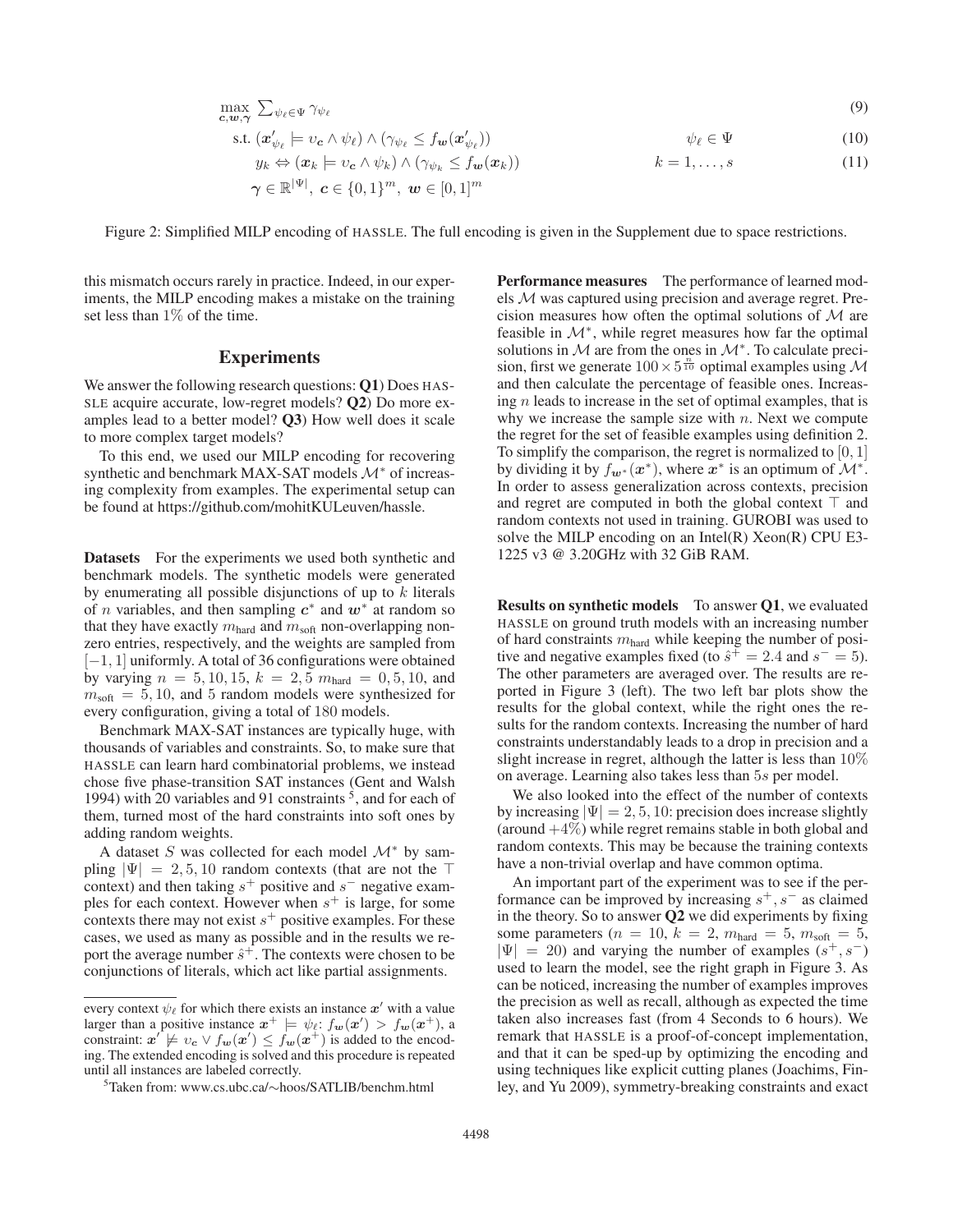

Figure 3: Left: Performance versus number of hard constraints in M∗. Right: Performance versus number of examples used for learning. Increasing the number of hard constraints in  $\mathcal{M}^*$  decreases the precision, although does not impact regret much. However increasing the number of examples improves the model by both increasing the precision and decreasing the regret.

incremental learning (Kolb et al. 2018). A detailed exploration of this is left to future work. Notice also that, once learnt, these models can be used multiple times on different contexts, justifying the cost of learning. So Q3 can be answered affirmatively. Summarizing, HASSLE almost always produces a low regret model, with more complex models requiring more examples to be learned at the cost of run-time.

Results on benchmark models The experiments were run on 5 benchmark instances, fixing  $|\Psi| = 2$ ,  $s = 50$ ,  $m_{\text{hard}} = 6$  and  $m_{\text{soft}} = 85$ . The average precision observed was 91.7% in the global context, while it drops to 73.5% for randomly generated contexts. However the average regret remains  $\approx 5\%$  in both the cases.

# Related Work

HASSLE is closely related to constraint learning and acquisition (Bessiere et al. 2016; De Raedt, Passerini, and Teso 2018). There contexts, which are pervasive in reallife decision making, are usually ignored. One exception is QuAcq (Bessiere et al. 2013), which acquires hard constraints from membership queries about partial assignments. QuAcq, however, is allowed to *choose* informative partial assignments, while in our (harder) case the contexts are fixed by the environment. Further, QuAcq has neither support for preference functions nor for general contexts.

Most approaches in constraint learning acquire hard constraints only by searching the version space with onedirectional (Beldiceanu and Simonis 2012) or bi-directional search (Bessiere et al. 2016). HASSLE leverages ideas from syntax-guided synthesis (Alur et al. 2018), where learning is cast as a proper satisfaction or optimization problem and tackled with a solver. This strategy has been used for learning rules (Malioutov and Meel 2018), hybrid logical-numerical formulas (Kolb et al. 2018), Bayesian networks (Berg, Järvisalo, and Malone 2014), and causal models (Hyttinen et al. 2013).

Approaches that learn soft constraints build on machine learning techniques such as regression (Rossi and Sperduti 2004), learning-to-rank (Pawlak and Krawiec 2017), or structured prediction (Teso, Sebastiani, and Passerini 2017), depending on the kind of available supervision. However, these methods require the hard constraints to be given.

Other related areas are structured prediction (McAllester 2007; London, Huang, and Getoor 2016) and contextual (combinatorial) bandits (Li et al. 2010). In these settings the supervision consists of input-output pairs for which the partitioning of variables into inputs and outputs is fixed. This schema is much more restrictive than general contextspecific examples. In addition, in structured prediction there is no support for learning hard constraints.

MPE inference in Bayesian networks and Markov Logic Networks can be cast as weighted MAX-SAT (Park 2002; Richardson and Domingos 2006). However, MLNs are not learned from contextual examples where both context  $x$  and completion  $xy$  are provided. Rather the  $xy$  are sampled from the underlying probability distribution and it is not assumed that the examples are optimal (i.e., maximally likely).

### **Conclusion**

We introduced the novel learning task of acquiring combinatorial optimization models from contextual data, focusing specifically on MAX-SAT models. Our analysis shows that empirical risk minimization (ERM) provably learns lowregret MAX-SAT models from context-specific examples, and justifies our ERM-based implementation, HASSLE. The latter relies on an approximate but tight MILP encoding to perform learning and, given enough examples, is able to recover both synthetic and benchmark instances.

#### Acknowledgments

This work has received funding from the European Research Council (ERC) under the European Union's Horizon 2020 research and innovation programme (grant agreement No. [694980] SYNTH: Synthesising Inductive Data Models). This research has also received funding from the European Union's Horizon 2020 FET Proactive project *"WeNet – The Internet of us"*, grant agreement No. 823783